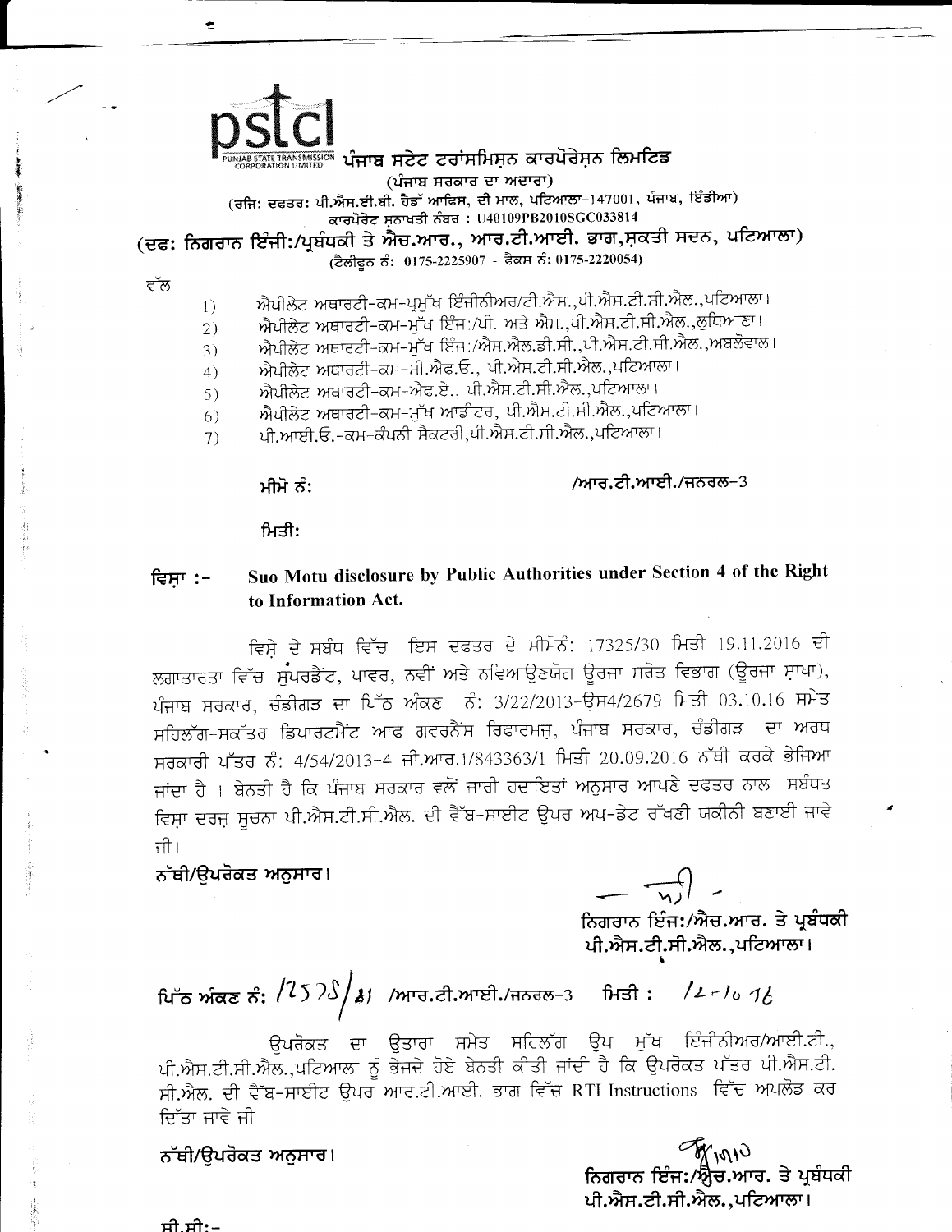ś

**OH.** EAD!

 $\phi_{\psi_{\mathcal{O}}}$ 

|    | FAX NO. :2742315 |                                     | 01 Jan. 2000 06:50 P |  |
|----|------------------|-------------------------------------|----------------------|--|
|    |                  | $U, U, W0, W0W2013-0GB11, 19533357$ |                      |  |
| こん |                  | Covernment of Ponjob                | t:77                 |  |
|    |                  | Department of Covernance Refering.  |                      |  |

 $a^{n}$ 

oam Mo. ST4. 5th floor. Punink Civil Seat -2 Chandigorh-1.60.009 (UTI, JINDIA hene (e) 91-1-22-27 д2) з1 - Рч.<sup>2</sup> 2701845 res a Broopda gov in storpunisk Bounds

 $\langle \psi/\rangle$ re $\sqrt{\lambda_{\rm df}}$ ② September, 2016

Suo-Motu disclosure by Public Authorities under Section 4 of the Right to Subject: Information Act, 2005.  $C_{1} > 1 - 4 - 66$ 

 $\lesssim t$ 

Deal  $\langle \mathcal{N}^{\mu} \rangle$ 

Section 4(1)(b) of the Right to Information Act. 2005 lays down the information which should be disclosed by Public Authorities on a suo-motul or droactive basis. It prescribes the method of dissemination of this information. The purpose of suomotu disclosure under Section 4 Is to place Information In public domain on a proactive basis to make the functioning of the Public Authorities more transparent and also to educe the need for filing of applications under the RTI Act, 2005

In order to improve the proactive disclosure, instructions received from the Government of India from time to time are being Intimated to you for further action on your pert. This equal was raidawed in a meeting held on 11-7-2016, and it the obatimanship or Chief Secretary Punjab and it was decided to constitute teams which would, audit timely suo motu disclosure by public authorities every six months and submit report for remedial actions wherever required.

In view of the above, you are requested to please issue) appropriate instructions to all public authorities of your department to ensure timely suo-motu disclosure of information as  $\vert$ per provision contained in section  $u(1)$  (b) of the Right to Information Act 2005

WEHR JEgander

Shri A. Venu Prosad, IAS Frincipal Secretary. Government of Punjab, Department of Phwer

29. CEIHR & Admin.  $y'_{\Psi}$ . CEIS&D Dy. CE/IT Dy. Secy./Legal ុះន CETHR, IT, S&D

ਮਿਤੀ

1 Dy. Secy./Estt-1<br>2 JJS/Gen.-I  $18$  US/2007-0  $RTL$ 4. ASE/Trg. Cell 5. Sr. Ken/Admn 6. AM/Personnel

'Holm

Dv. CE  $HR$  & Admn

 $03 - 10 - 6$ 

 $10 - 2016$  $\mathbf{\mathcal{Z}}$ 

ਪਿੱਠ ਅੰਕਣ ਨੇ 3/22/2013-ੳਸੰਘ / 26 7 9 ਉਪਰੋਕਤ ਦਾ ਉਤਾਰਾ ਹੇਠ ਲਿਖਿਆ ਨੂੰ ਝੋਜਦੇ ਹੋਏ ਲਿਖਿਆ ਜਾਂਦਾ ਹੈ ਕਿ ਉਕਤ ਵਿਸ਼ੇ ਸਬੰਧੀ ਜਾਰੀ ਹਦਾਇਤਾਂ ਦੀ ਪਾਲਣਾ ਕਰਨ ਨੂੰ ਯਕੀਨੀ ਬਣਾਇਆ ਜਾਵੇ।

ਪੰਜਾਬ ਸਰਕਾਰ ਪਾਵਰ, ਨਵੀਂ ਅਤੇ ਨਵਿਆਉਣਯੋਗ ਉਰਜਾ ਸਰੋਤ ਵਿਭਾਗ (ਉਰਜਾ ਸ਼ਾਖਾ)

ਚੇਅਰਮੈਨ-ਕਮ-ਮੈਨੇਜਿੰਗ ਡਾਇਰੈਕਟਰ, ਪੰਜਾਬ ਸਟੋਟ ਪਾਵਰ ਕਾਰ, ਲਿਮ. ਪਟਿਆਲੀ।  $\ddot{\mathbf{1}}$ 

ਚੇਅਰਮੈਨ-ਕਮ-ਮੈਨੇਜਿੰਗ ਡਾਇਰੈਕਟਰ, ਪੰਜਾਬ ਸਟੇਟ ਟਰਾਂਸਮਿਸ਼ਨ ਕਾਰ, ਲਿਮ., ਪਟਿਆਲਾ।  $2 -$ 

ਮੁੱਖ ਬਿਜਲੀ ਇੰਸਪੈਕਟੋਰੇਟ, ਪਟਿਆਲਾ।  $\overline{3}$  -

 $DG_0/46$ 

ਮੁੱਖ ਕਾਰਜਕਾਰੀ, ਪੰਜਾਬ ਊਰਜਾ ਵਿਕਾਸ ਏਜੰਸੀ, ਚੰਡੀਗੜ੍ਹ। 4-

Diary No. 2009<br>CE/HFI